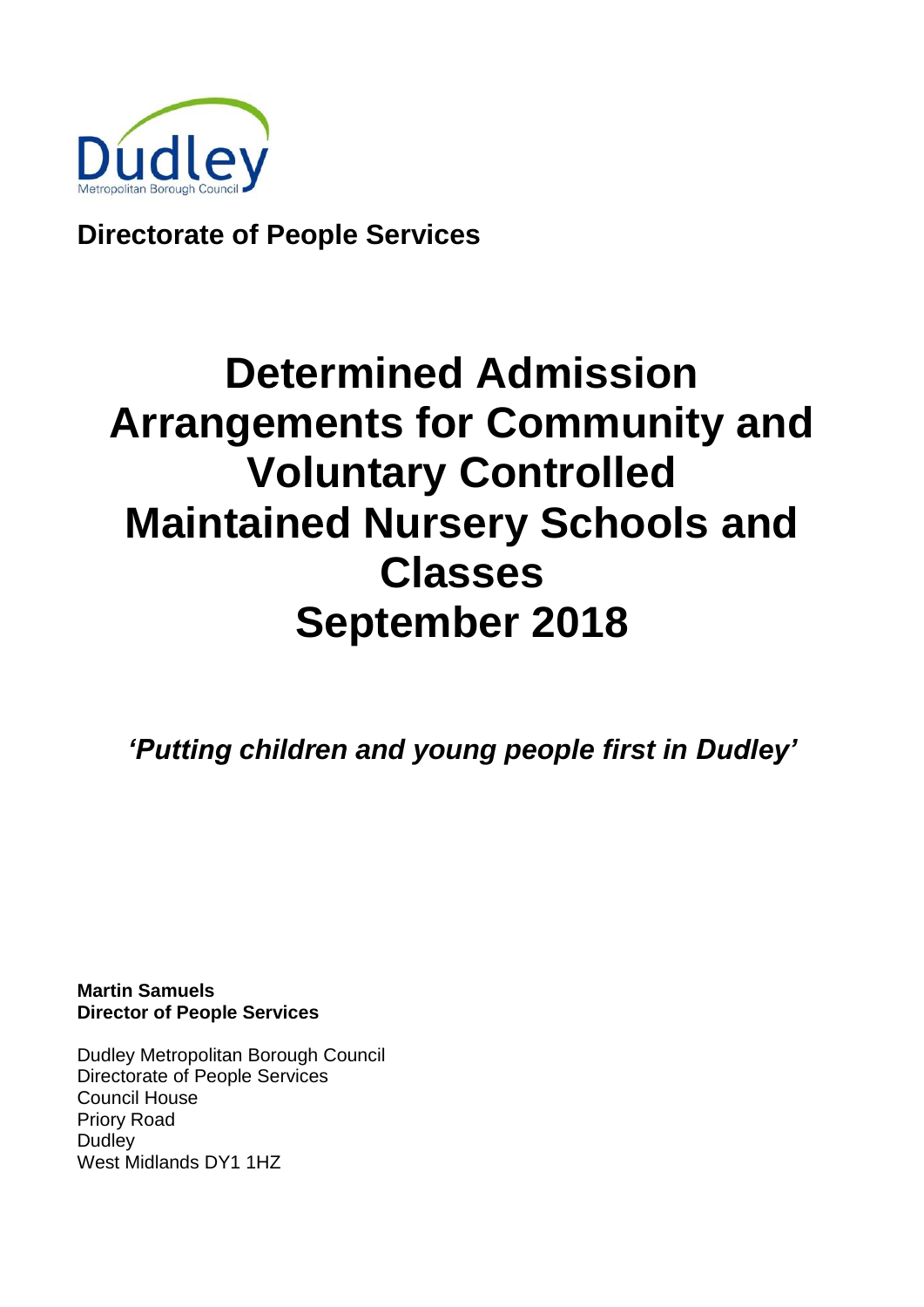

# **CONTEXT OF POLICY:**

#### **Background**

Determining the admissions policy for community and voluntary controlled maintained nursery schools and classes is the responsibility of the Local Authority (LA) in consultation with individual schools.

The responsibility for determining the admissions policy for foundation and voluntary aided schools including academies and free schools, nursery classes is the responsibility of the individual Governing Body.

#### **Legal Context**

- Children Act 1989 (Section 22)
- Education Act 1996 (Section 8)
- Education (Start of Compulsory School Age) Order 1998 (SI 1998: 1607).
- School Standards and Framework Act 1998
- Human Rights Act 1998
- Race Relations (Amendment Act) 2000
- Special Educational Needs and Disability Act 2001
- Disability Discrimination Act 2005
- Childcare Act 2006 Amendment Regulations 2010 (SI 2010/301) Duty to secure early years provision free of charge
- Childcare Act 2016 Duty to secure the equivalent of +15 hours of free childcare over 38 weeks for qualifying children and their parents
- Equalities Act 2010 and (Specific Duties) Regulations 2011
- The School Finance (England) Regulations 2012 (SI2012/335)

And have regard to the School Admission Code Feb 2012

And with reference to the reformed Early Years Foundation Stage (EYFS) (2014) –

learning and development and safeguarding and welfare regulations

#### **Desired Outcomes of Admission Policy**

 To ensure consistency across all community and voluntary controlled maintained nursery schools and classes in the Dudley Borough with regard to local admission

arrangements.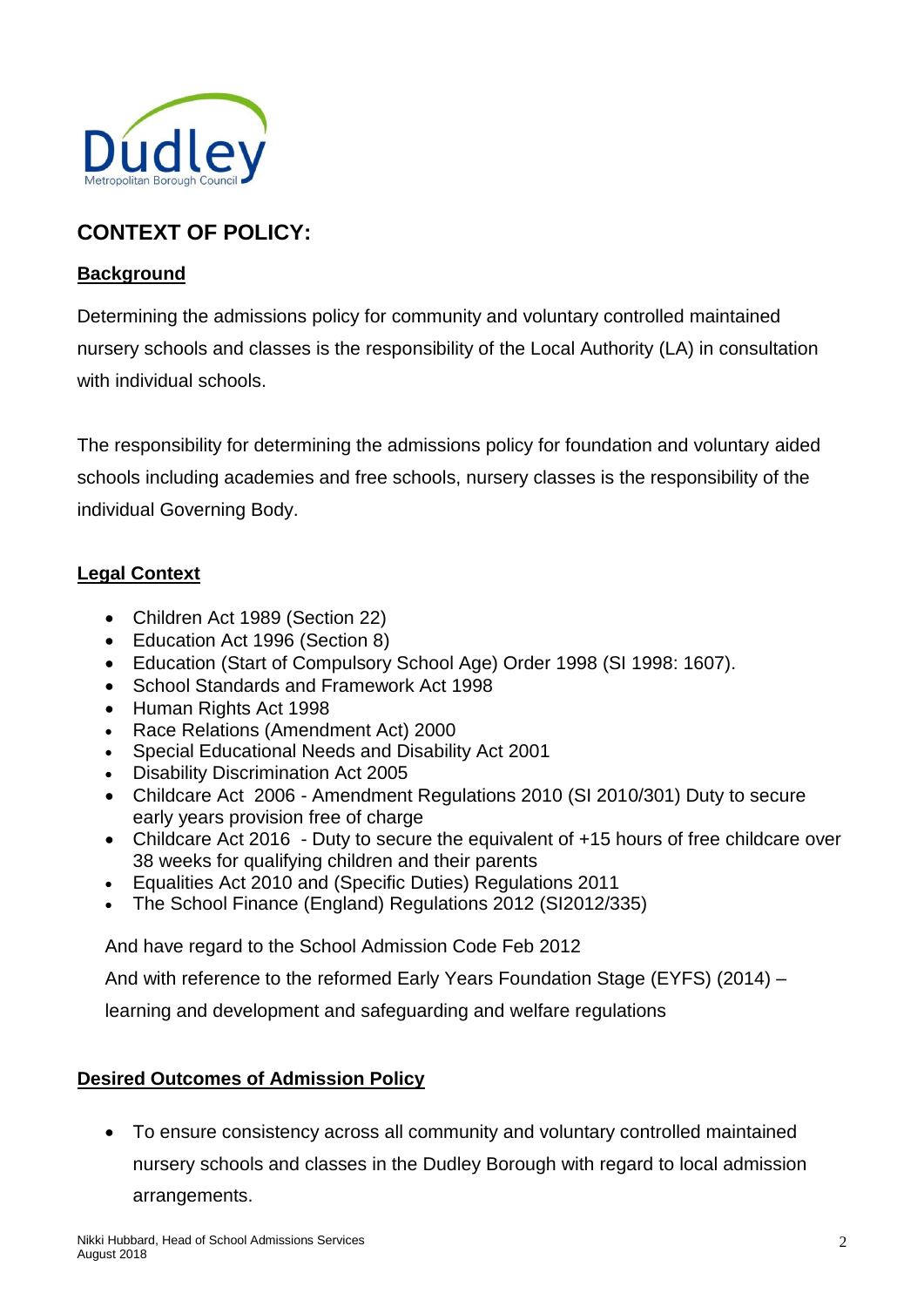To ensure that all applicants are treated in a fair and consistent way and that the admissions policy for all maintained nursery schools and classes is clear and transparent.

# **POLICY FOR ADMISSIONS TO COMMUNITY & VOLUNTARY CONTROLLED MAINTAINED NURSERY SCHOOLS AND CLASSES**

**It is not a legal requirement that consultation take place on admissions arrangements for community and voluntary controlled maintained nursery schools and classes; however, the LA is required to publish any separate entry requirements and over subscription criteria.**

All eligible children are entitled to access the free early education entitlement of 15 hours on a part-time basis for two years, from the beginning of the term after their 3<sup>rd</sup> birthday until they reach compulsory school age, defined at Section 8 of the Education Act 1996 together with the Education (Start of Compulsory School Age) Order 1998 (SI 1998: 1607). A child will reach compulsory school age on or after their 5<sup>th</sup> birthday.

| A child born between                                    | Will become eligible for a free place from       |
|---------------------------------------------------------|--------------------------------------------------|
| 1 <sup>st</sup> April and 31 <sup>st</sup> August       | The start of the autumn term following their     |
|                                                         | 3 <sup>rd</sup> birthday                         |
| 1 <sup>st</sup> September and 31 <sup>st</sup> December | The start of the spring term following their 3rd |
|                                                         | birthday                                         |
| 1 <sup>st</sup> January and 31 <sup>st</sup> March      | The start of the summer term following their     |
|                                                         | 3 <sup>rd</sup> birthday                         |

This table indicates when children become eligible for a free part time maintained nursery place:

These dates are set by the Department for Education and do not take account of variations in the date of Easter

Places in maintained nursery schools and classes can become available throughout the year as children leave for whatever reason. Therefore, each maintained nursery school or school with a nursery class will hold its own waiting list in order to fill these occasional spaces as and when they become available. However, places in general must be offered from the waiting list in line with the admissions criteria given below.

In all cases, parents must apply to the individual school to have their child's name added to the maintained nursery waiting list; applications to the school held waiting list will only be taken the term after the child's 2<sup>nd</sup> birthday. Parents will then be advised of a place in the maintained nursery at least half a term before their child is due to be admitted.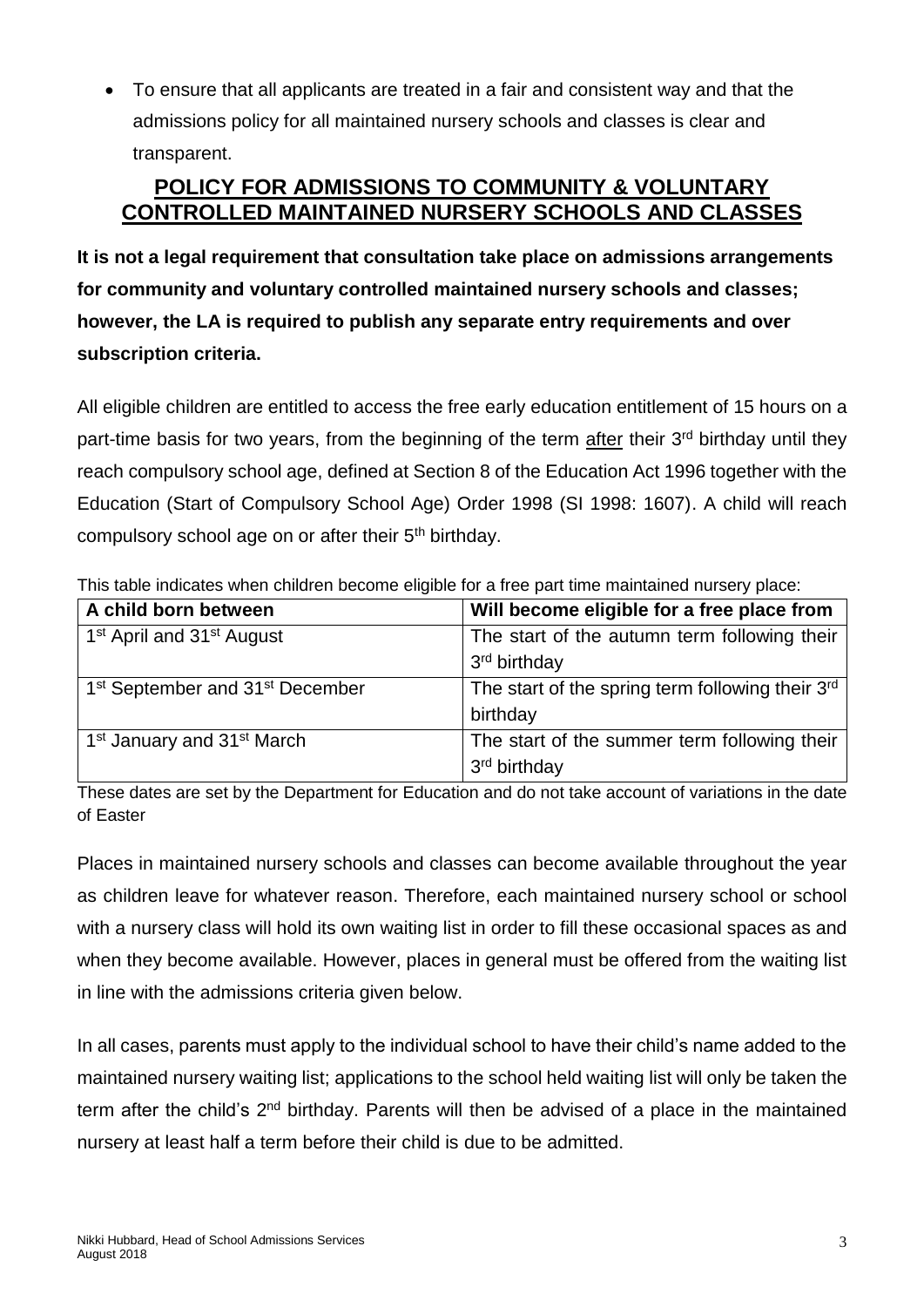All 3 and 4 year old children who reside within the Borough of Dudley will be given priority for admission to local maintained nursery schools or classes at community and voluntary controlled primary schools. Only where places remain available after children resident in Dudley have been accommodated within the maintained nursery, will children from outside of the Borough be considered in line with the locally defined maintained nursery admission criteria.

# **Admissions criteria**

The following criteria will be used by the individual school to allocate available places within its maintained nursery school or class where it receives more applications than can be accommodated.

#### **First priority shall be given to children who are:**

- 1) In the care of the Local Authority (Looked after Child/en) or provided with accommodation by them under section 22 of the Children Act 1989. In addition, priority is also given to children who were previously looked after but immediately after being looked after became subject to an adoption, residence, or special guardianship order. (See notes below).
- 2) Known by the LA to have additional educational needs/disability as defined by the Children Act 1989 or the Education Act 1996 and whose needs can be best met at the preferred maintained nursery – (applications made under this criterion would need to be supported by a recommendation from DMBC Specialist Early Years, Hearing Impaired, Visually Impaired or Physical Impairment and Medical Inclusion Services). Or is a child that is currently subject to a child protection plan or child in need process or has a Common Assessment Framework (CAF) in place. A CAF provides a method for assessing needs for children and young people to support earlier intervention and to improve joint working between professionals and practioners who support the individual child or young person. A CAF will improve the coordination and consistency of and between assessments leading to fewer and shorter specialist assessments.
- 3) A child with a long-term physical or mental impairment or who has a life limiting progressive condition, where the Directorate of People Children's Services is satisfied that attendance at the preferred maintained nursery will meet the needs of the child's condition rather than any other maintained nursery, after reasonable adjustments have been implemented (Parents must provide supportive information from their child's Paediatrician or specialist Consultant (medical), at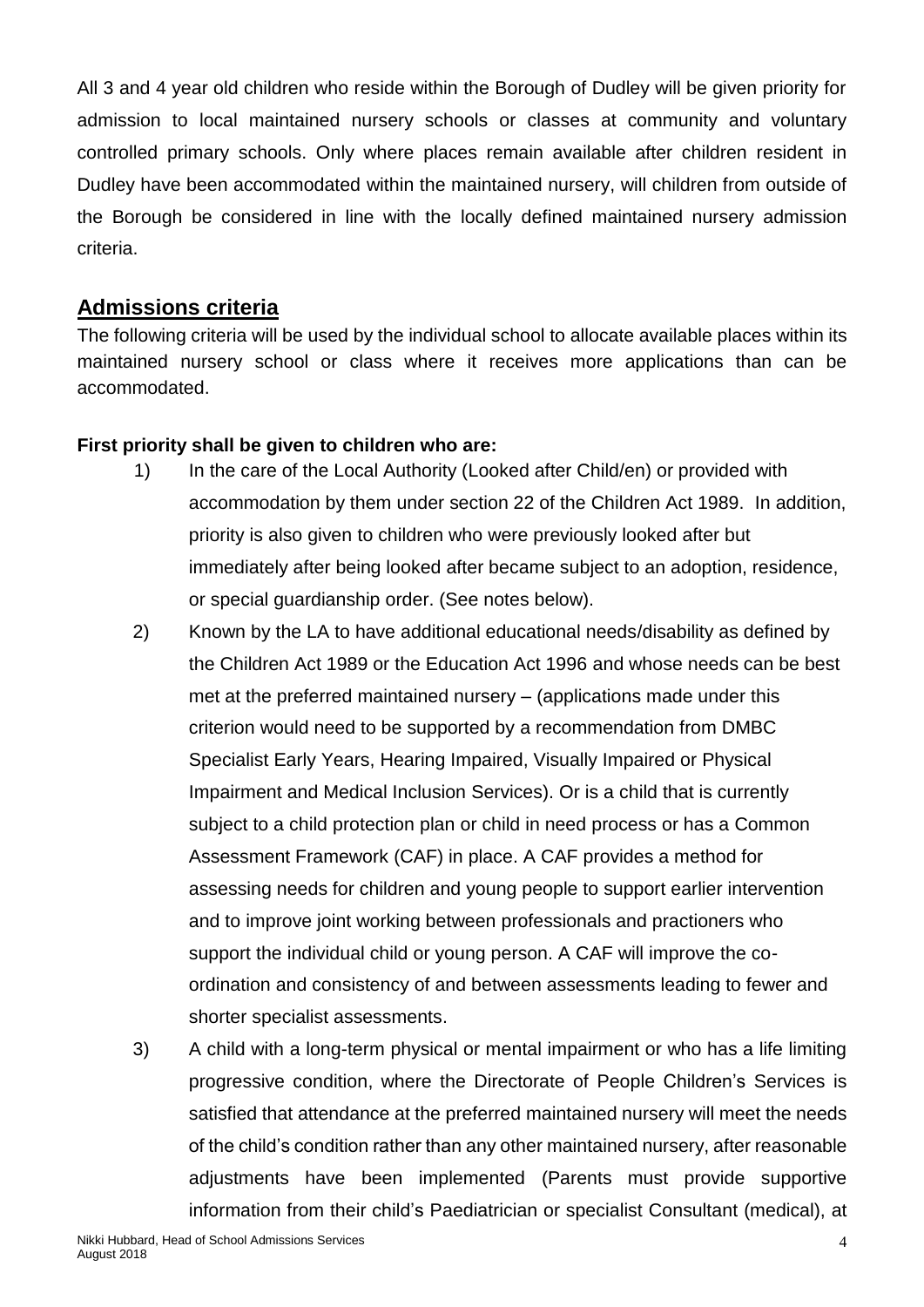the time of application in order to be considered under this criteria). This supportive information should include information about the needs of the child and should detail the difficulties the child would experience if they had to attend another maintained nursery. Parents should also indicate why the preferred maintained nursery is the most appropriate to meet their child's condition rather than any other maintained nursery. (The School will not seek to obtain this evidence on behalf of parents.)

- 4) Children who will have an elder brother/sister, half brother/sister or step brother/sister attending the school/nursery at the requested time of entry. Children must reside at the same home address during the school week. (The definition of brother or sister also relates to adopted or fostered children living at the same home address).
- 5) Any remaining places will be filled according to those children who live closest to the preferred maintained nursery. Distances will be calculated in a straight-line from the home address to the main entrance of the schools nursery class.

**In all cases priority will be given to children who will enter primary school in the following academic year (2018/2019), over children who will enter primary school in the next academic year (2019/2020).**

#### **Looked After Children**

"Looked after children" means children who are looked after by a local authority in accordance with section 22 (1) of the Children Act 1989 and who is (a) in care of a Local Authority, or (b) being provided with accommodation by a Local Authority in the exercise of their social services functions.

An adoption order is an order under section 46 of the Adoptions and Children Act 2002. A residence order is an order settling the arrangements to be made as to the person with whom the child is to live under section 8 of the Children Act 1989. Section 14A of the Children Act 1989 defines a special guardianship order as an order appointing one or more individuals to be a child's special guardian (or special guardians).

#### **Specialist Early Years Provision**

There is a range of provision for children with special needs: Bromley Specialist Nursery, Phoenix Pre-school, Leapfrog Group, Enhanced Nurseries and outreach support. Places are allocated via the Specialist Early Years Service. There is an open referral system to this service following which educational needs will be assessed to determine the most appropriate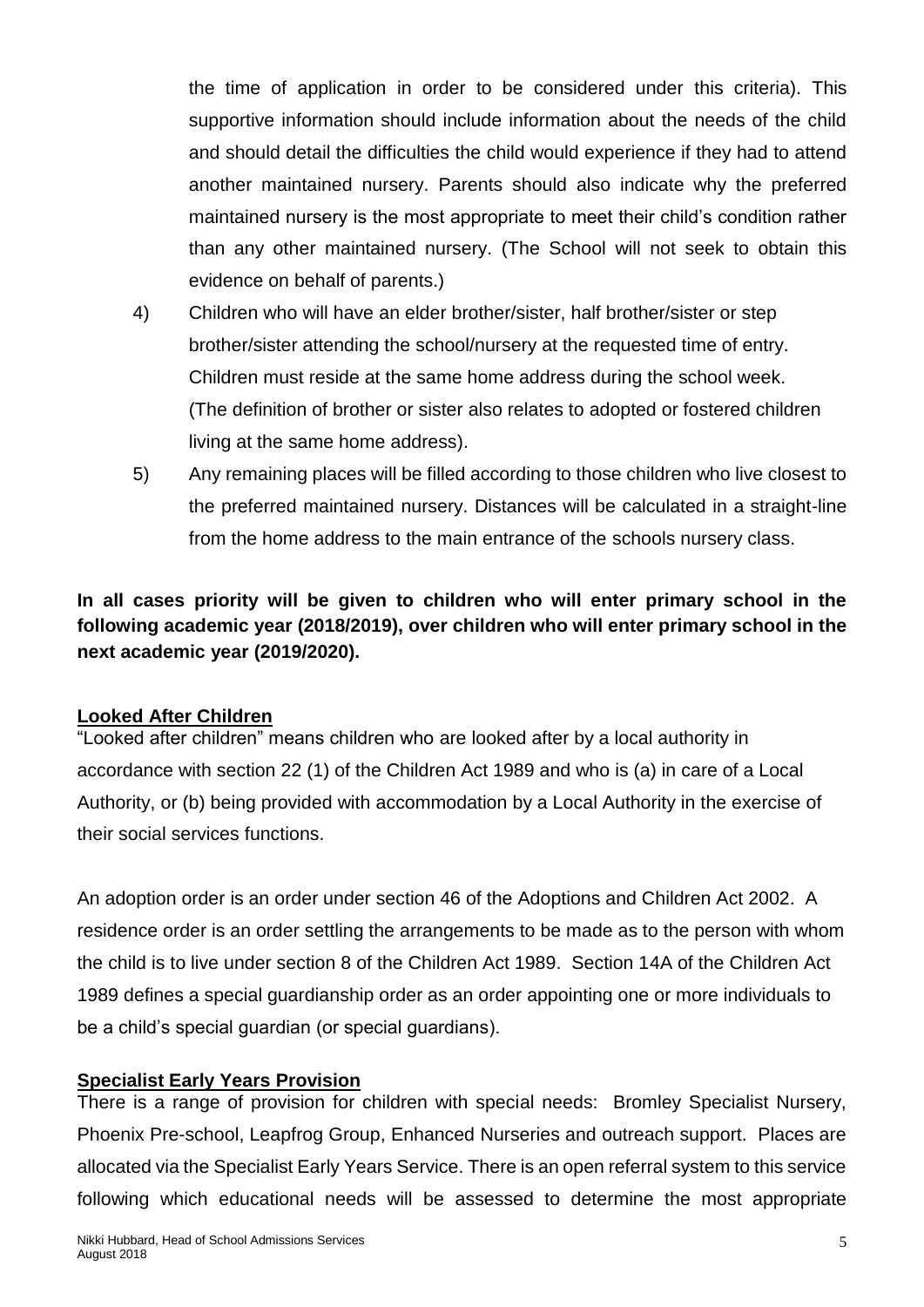placement. Places are allocated each term depending on the number of places available. Places are reviewed termly with the aim of reducing the level of support as the child makes progress.

#### **Application Process**

An application from a parent for a nursery place should be made directly to the individual school who will allocate places in accordance with the admissions criteria (page 4) above, where over subscription has occurred.

#### **Unsuccessful application**

Unsuccessful applicants will be placed on the school held maintained nursery admission waiting list in accordance with the criteria given above (page 4); applicants may also request in writing that their unsuccessful application be re-considered by the **Lead Member for Children's Services**, giving detailed reasons for the request. Maintained nurseries will only be able to admit up to their agreed number based on the required staff: child ratios (1:13) and space: child ratios (2.3 square metres per child) as per the Statutory Framework for The Early Years Foundation Stage 2017 (EYFS).

#### **Oversubscription**

In the event of oversubscription in any category, priority will be given to children who will enter primary school in the following academic year (2018/2019), over children who will enter primary school in the next academic year (2019/2020). The distance (straight line) between the home address and the main entrance of the school will be with priority being given to those living the closest. The home address is considered to be the child's (along with their parents') genuine principal place of residence at the time of the allocation of places i.e. where they are normally and regularly living. If a child is resident with friends or relatives (for reasons other than guardianship), the friends' or relatives' address will not be considered for allocation purposes.

Where parents have shared responsibility for a child, and the child lives with both parents for part of the school week, then the home address will be determined as the address where the child lives for the majority of the school week. Parents will be required to provide documentary evidence to support the address they wish to be considered for allocation purposes. At least one item of proof must demonstrate where the child lives.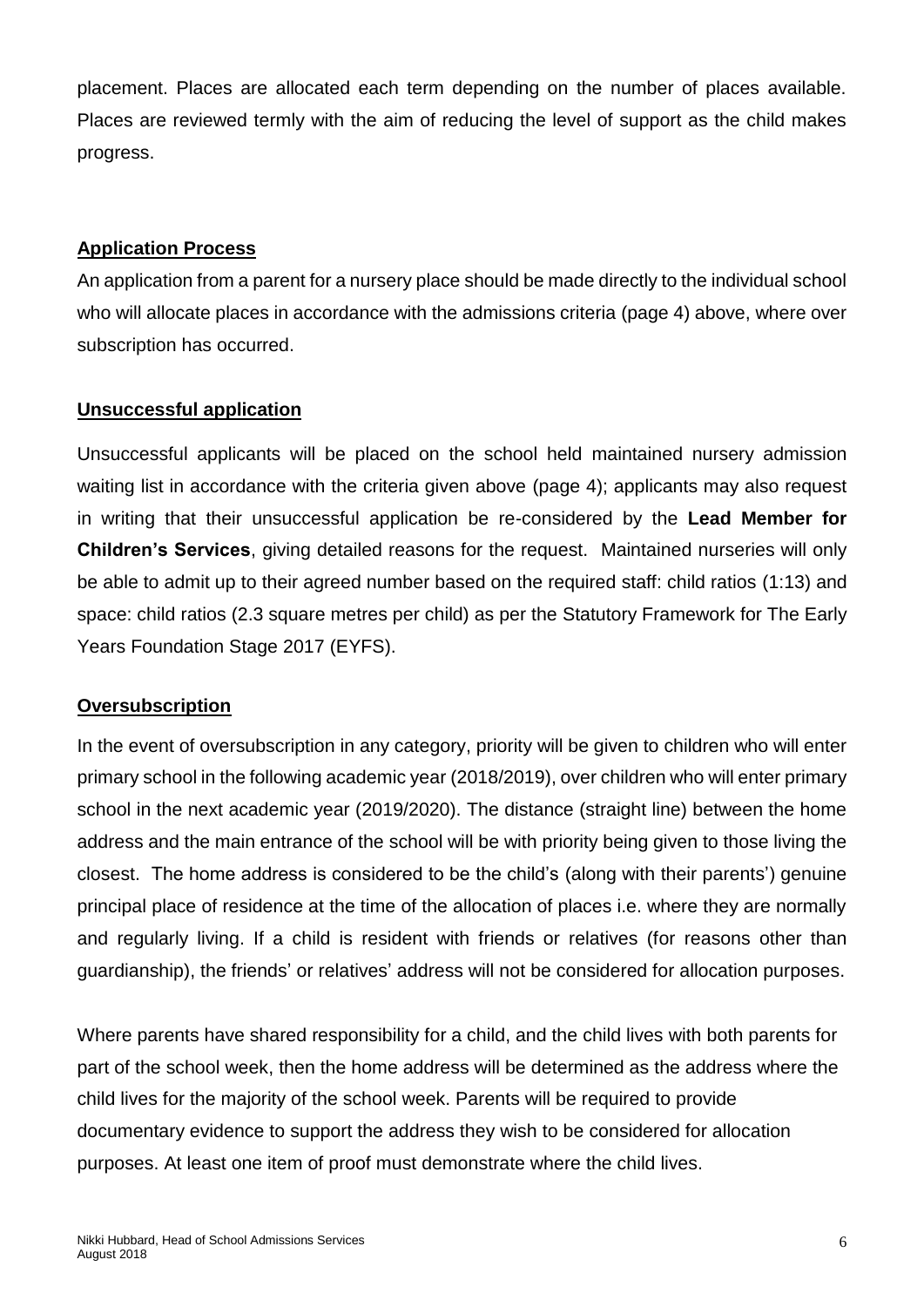#### **Multiple birth children**

Special conditions will apply in the event that one child from a set of twins or triplets does not gain admission to their parents' preferred maintained nursery through the locally defined maintained nursery admission criteria, in that the school governors will, in consultation with the local authority, exceed the admission number for the maintained nursery class concerned to prevent separation of twins / triplets. However, the maintained nursery must adhere to the appropriate staff: child ratios and space: child ratios as per the EYFS.

#### **Admissions to Reception Class**

Attendance at a maintained nursery class attached to a school **will not** guarantee a child admission to the reception class of that school, or give any advantage to the parent's application for a reception class place. A separate application for admission to the reception class **will always** have to be made to the LA, as reception places are always allocated by the LA and not the school.

#### **Equality of access**

Dudley Council has an inclusive education policy and children will not be discriminated against as laid down by the Race Relations (Amendment) Act 2000, The Human Rights Act 1998, The Special Educational Needs and Disability Discrimination Act 2001 and The Equalities Act 2010. This includes reasons such as:

- Developmental delays, e.g. a child's self-help skills are delayed affecting activities such as dressing, feeding or toilet training.
- Additional educational needs, including emotional or behavioural difficulties.
- Physical or sensory impairment.

#### **Safeguarding statement**

Dudley Metropolitan Borough Council and its partners recognise that safeguarding is everyone's responsibility, whether their interest is in all children and young people 'staying safe' in all aspects of our services, or whether they are working in more targeted services with vulnerable children and young people. All staff have appropriate training and induction so that they understand their roles and responsibilities and are confident to carry them out. Schools, settings, children, young people and their parents and carers, or any member of the community should feel safe and secure and that they can raise any issues or concerns about the safety or welfare of their children and young people and know that they will be listened to and taken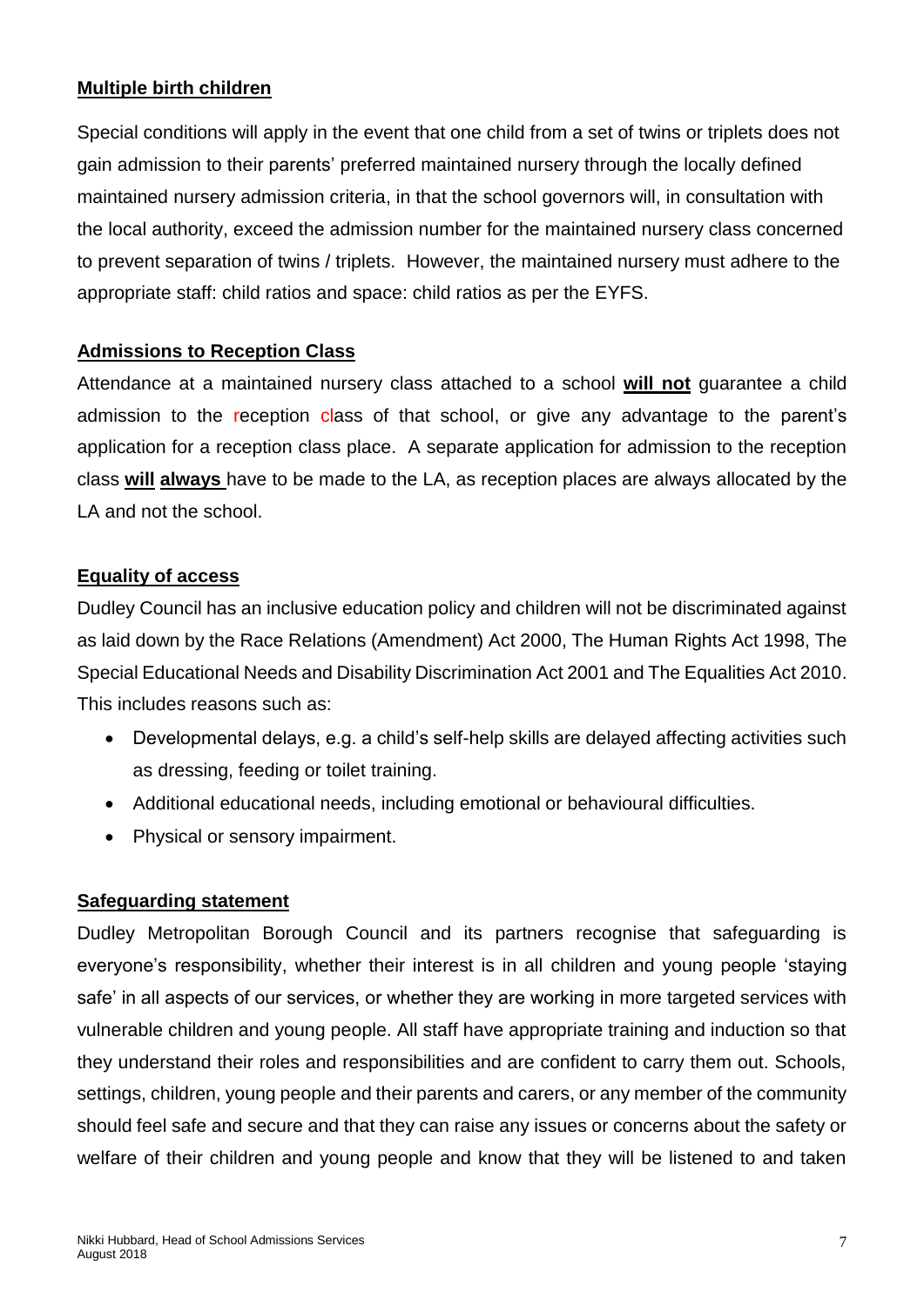seriously. This will be maintained by promoting an ethos of commitment to safeguarding and promoting the welfare of all children and young people.

#### **Funding the free early education entitlement**

Maintained nurseries who take children in the term in which they become 3 years old will not receive funding for that child until the term **after** the child's 3rd birthday. However, children who are admitted in the term in which they become three may be eligible for funding, if their parents meet the eligibility criteria for a free funded 2yr old place. (See page 10 for criteria).

#### **Free Full Time places**

Free full time maintained nursery places, beyond the free 15hrs entitlement, can only be offered in very exceptional circumstances and on a short, time-limited basis. If a maintained nursery school or class is considering offering a full-time place they should consult their own governing body outlining the reasons given by the parents and in liaison with other appropriate agencies that support the child. (See page 11 – 30 hour's free childcare entitlement).

#### **Children transferring during the term**

Should a child transfer from one nursery to another or indeed into a private, voluntary or independent provider during the term, the funding will remain with the original provider until the end of that term; this also applies to children transferring into nursery classes' midterm. Should a child transfer prior to 'head count' day, then the funding will go to the provider in which the child is recorded as taking up a place on 'head count' day.

#### **Deferred admission to school**

Local authorities must have regard to the School Admissions Code which came in to force in February 2012 and applies to admissions from September 2013 in all maintained schools in England, and where the local authority must provide for the admission of all children in the September following their fourth birthday.

Children are offered admission to a school reception class at the beginning of the Autumn term following their fourth birthday. Under the School Standards and Framework Act 1998, children do not have to undertake full time education until the start of the term following their fifth birthday. If parents/carers wish to defer entry until later in that academic year or until the child is five, they should discuss this with the headteacher of the allocated school.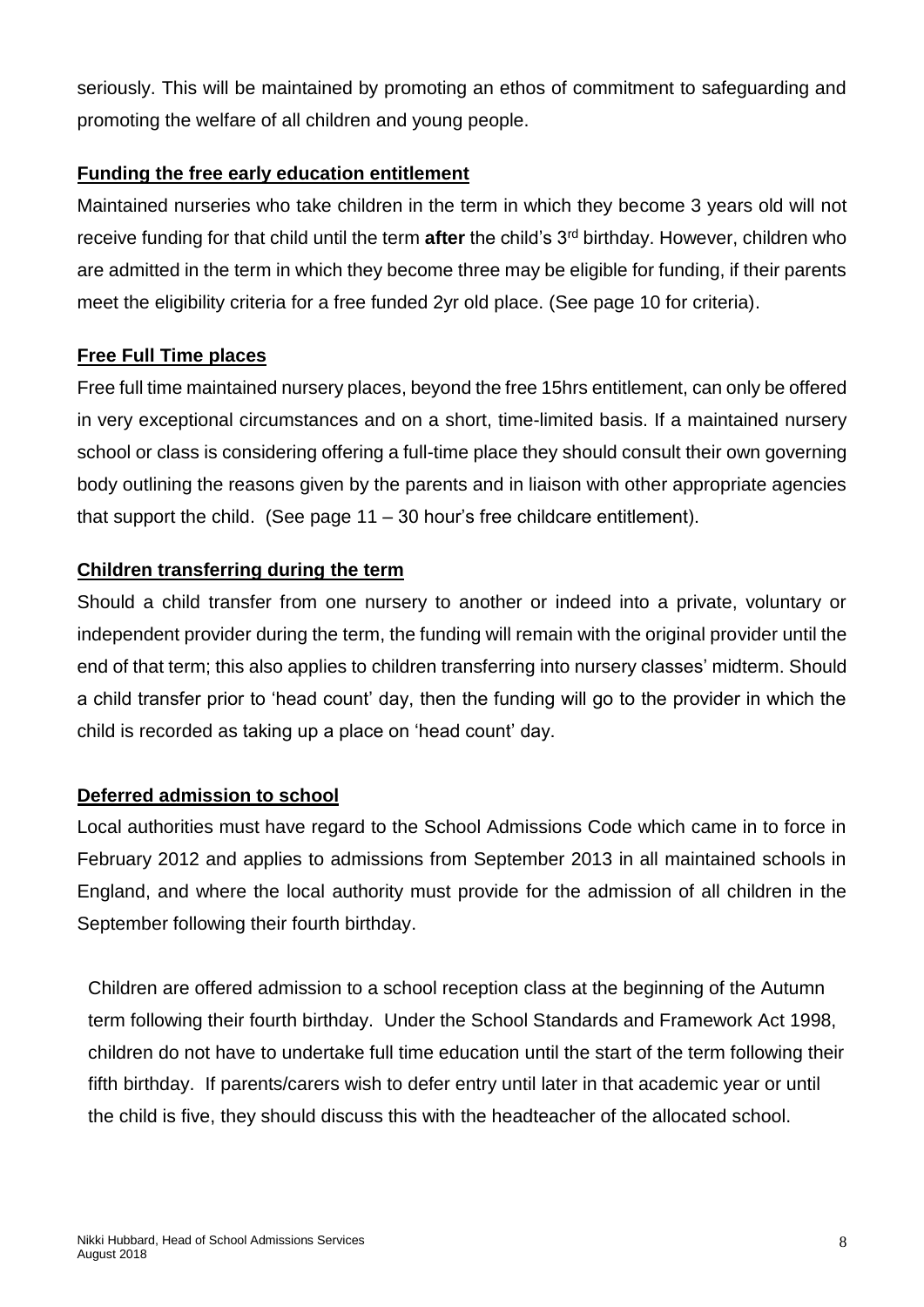<sup>1</sup> Children who are admitted to nursery in the term in which they become three may be eligible, if they meet the criteria, for a funded two year old place. (See Targeted Early Learning for 2yr olds under additional information)

#### Delayed admission to School

Parents/carers sometimes request that the admission of their child is delayed for an academic year due to developmental or emotional issues. The Local Authority accepts that there may be exceptional, individual circumstances, to necessitate a pupil entering school outside of their chronological age group but this is considered on a case by case basis. Delayed entry beyond one academic year will not be supported.

Particular consideration will be given to summer born children or children who have been born so prematurely that it places them into an earlier academic year group than would have been the case had they been born on or nearer to the due date. Please see delayed entry policy for further details.

This includes children currently accessing a free part time place in a maintained nursery. However, should a parent defer their child's entry to school then the child would only be entitled to access up to 15 hours of free early education.

# **Free school meals (FSM)**

Nursery age children are only eligible for a Free School Meal if they receive their free entitlement in a maintained school, academy or a free school and receive their early education before and after lunch break. Under current criteria, the child's parents must be in receipt of income support; income-based job seekers allowance; income-related employment and support allowance; support under Part 6 of the Immigration and Asylum Act 1999; or the guarantee element of State Pensions Credit; or be entitled to Child Tax Credit but not Working Tax Credit and have an income not exceeding £15,400.

# **ADDITIONAL INFORMATION AND GUIDANCE**

#### **Access to flexible nursery provision**

The 15 hours of free entitlement to early education can be made available flexibly, so that parents may access, but only if the nursery has capacity to do so, more than 3 hours per day to a total of 15 hours per week as follows:

l

Nikki Hubbard, Head of School Admissions Services August 2018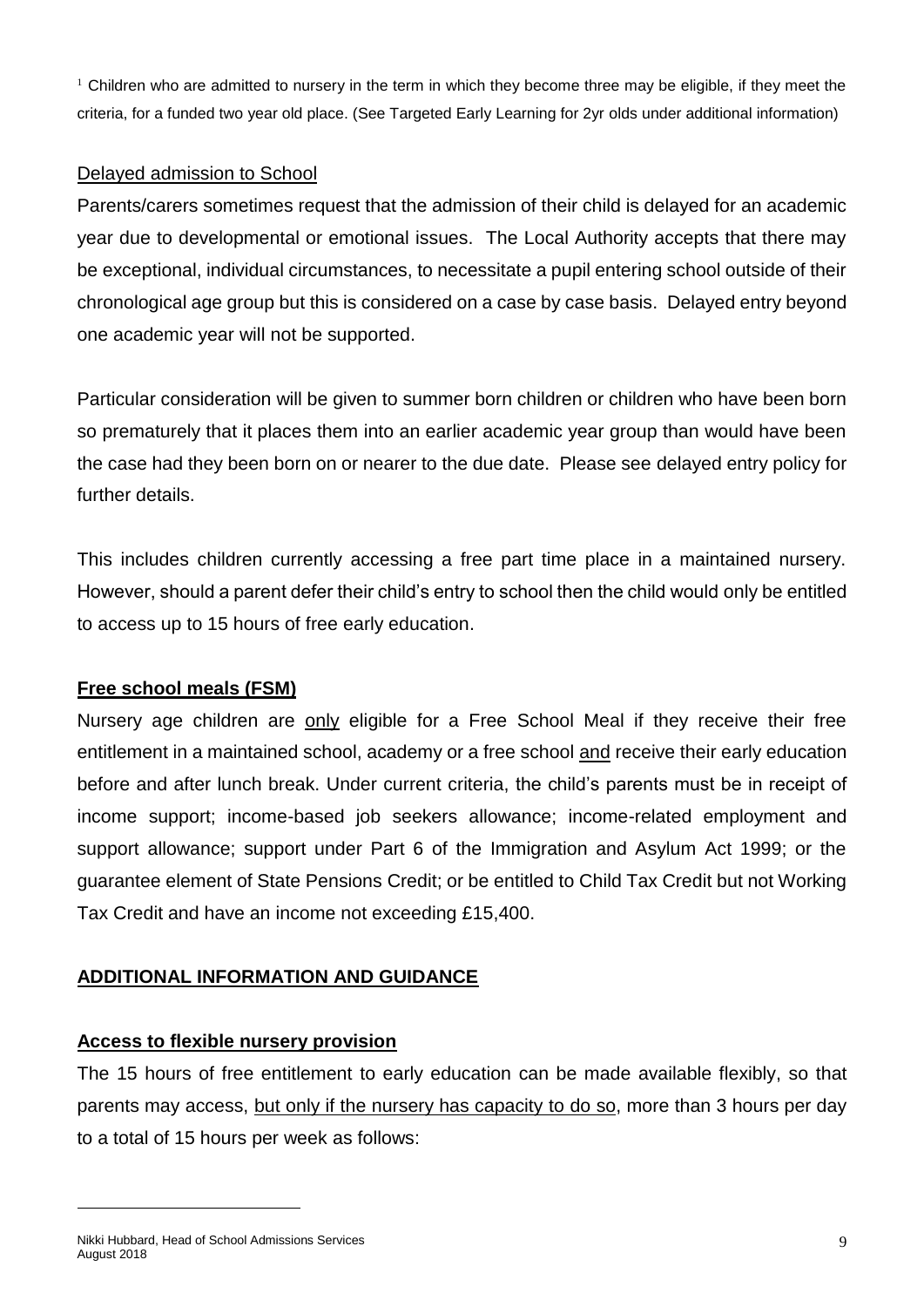- No session longer than 10 hours
- No session offer before 6.30am and after 8.00pm
- The full 15 hours over no fewer than 2 days

# **Targeted Early Learning for 2yr olds (Time for Two's)**

Local authorities have a statutory responsibility to ensure that all two-year-olds who meet the eligibility criteria can access a free early learning place. This can also include children classed as a 'rising three-year-old' admitted to a maintained nursery school or class.

Eligibility criteria:

- Looked After Children, including those who are adopted or who have a special guardianship or residence order
	- o Children who meet the Free School Meal (FSM) criteria; where their parents are in receipt of any of the following benefits: (Income support
	- o Income-based job seekers' allowance
	- o Income-related employment and support allowance
	- o Guaranteed element of state pension credit
	- o Universal Credit
	- o Child tax credit, provided they have an annual income of no more than £15,400 as assessed by HMRC, and are not in receipt of working tax credit (except during the four-week period immediately after any employment ceases, or after they start to work fewer than 16 hours per week).

# And

- Parents whose income falls below £15,400 and, in addition, those who are in receipt of Working Tax Credits, therefore extending the offer to low income working families.
- Children with significant SEND, *with a statement of special educational need (education, health and care plan from 2014)* and who attract Disability Living Allowance (DLA) **regardless** of the family's income and some children with lower level SEND who do not meet the thresholds for statements of SEND or DLA

# **30 hours free Childcare for working parents**

In September 2017 the 30 hours free childcare entitlement became available; for 3 and 4 year olds in families where all parents in the household are working a minimum of 16 hours per week at, and earning the equivalent of the national or living minimum wage.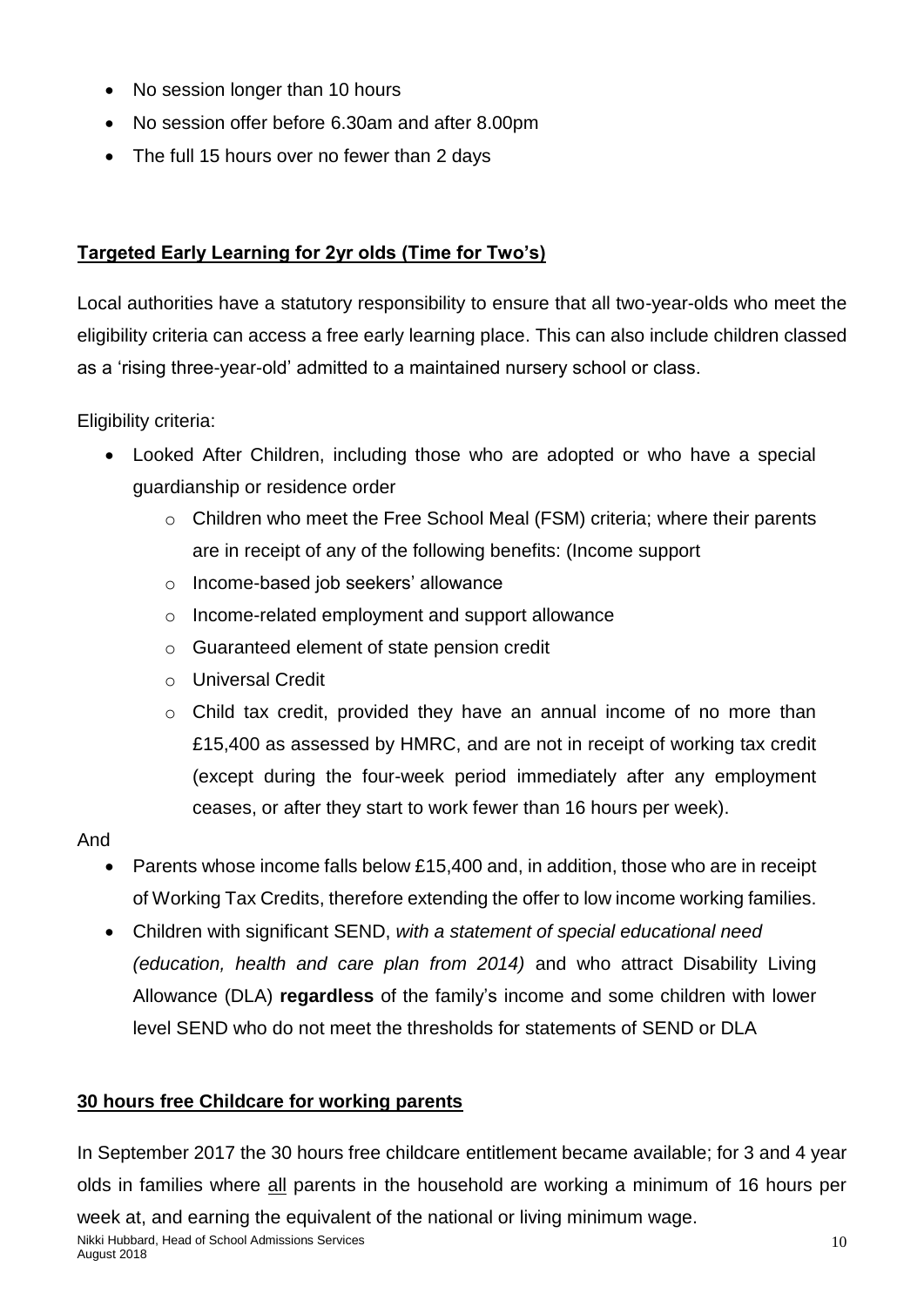The 30 hours can be accessed through both maintained nurseries and registered private and voluntary early years and childcare providers. Children in full time reception classes are not entitled to receive 30 hours free childcare.

#### Eligibility criteria:

#### Parents are working and/or:

- Both parents or a lone parent family (earning equivalent of 16 hours a week on National Minimum or Living Wage and earning less than £100,000 per year [each]) including the self-employed.
- Both parent or lone parent is temporarily away on leave (maternity, paternity, parental or adoption leave)
- Both parent or lone parent is on Statutory Sick Pay
- Both parent or lone parent is in receipt of benefits relating to caring responsibilities or their disability; or
- One parent is employed and one parent is disabled or incapacitated (on specific benefits).

The Government believes that including parents who are temporarily away from the workplace will help families to maintain their childcare arrangements, supporting their transition back to work at the end of parental leave or period of ill health and avoiding disruption to the child. Parents will remain eligible for the free entitlement if they access tax credits, Universal Credit, Tax-Free Childcare and other childcare schemes to help pay for any additional childcare they need in addition to their free entitlement.

Parents must apply for the 30-hour entitlement through the Governments digital Childcare Service – 'Childcare Choices'. Parents are required to make an application the term before they wish to start receiving the entitlement, parents can apply before their child turn's three, although they cannot take up their child's place until the term after their third birthday. Parents can use up to two providers in any one day.

Should parents circumstance change, i.e. they lose their job, the parent will enter 'The Grace Period' and they will retain their funded additional hours for up to 6 weeks, should they be unable to find alternative employment, they will revert to their universal 15-hour free entitlement. The 'Grace Period' can be extended for a short time at the LA's discretion to support parents who are victims of crime or domestic abuse where they have needed to leave their home.